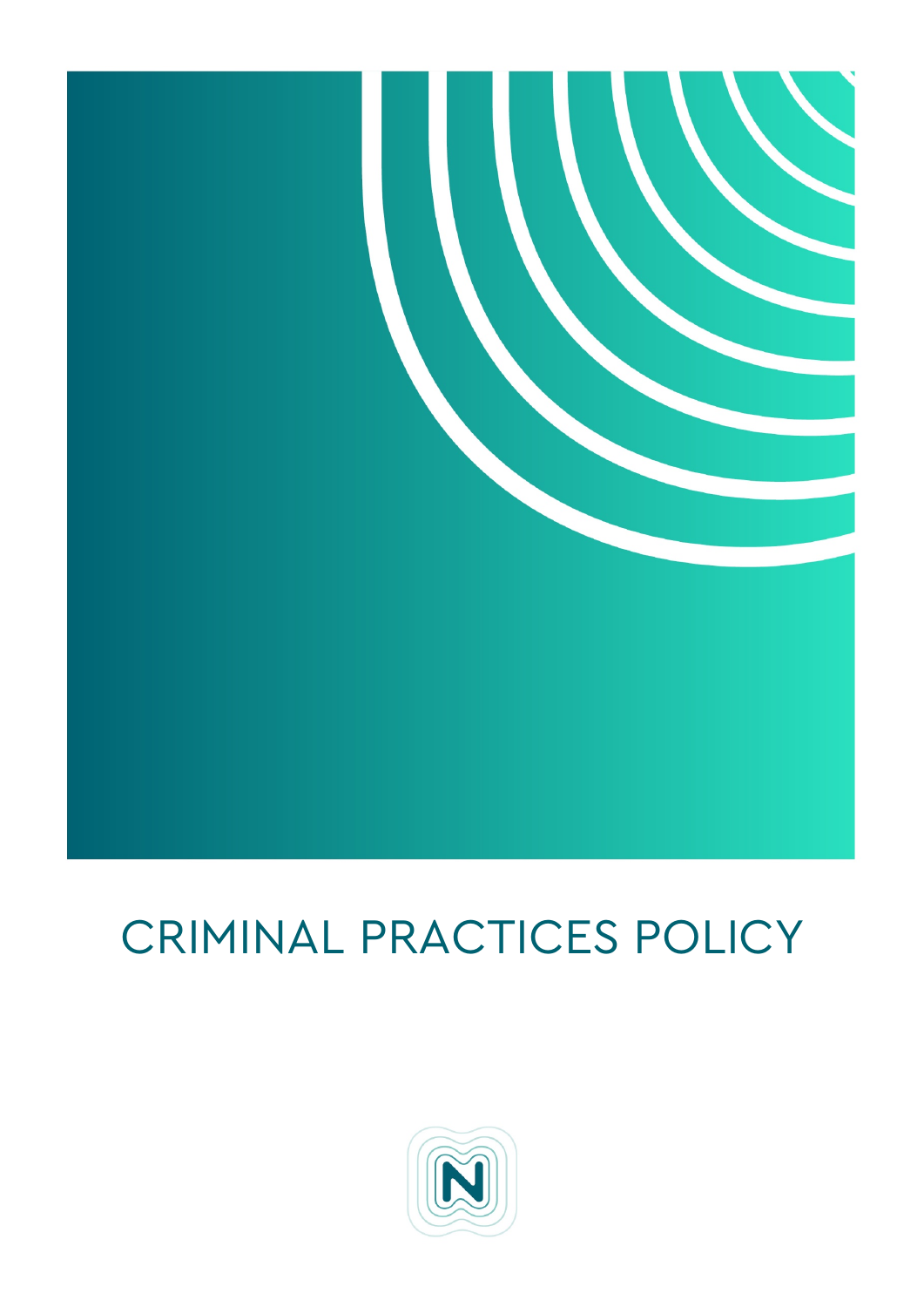# **Contents**

- [1. Introduction](#page-2-0)
- [2. Overarching principles](#page-2-1)
- [3. Addressing criminal activity in .UK, .cymru and .wales](#page-3-0)
- [4. UK Law Enforcement Agencies](#page-4-0)
- [5. Terminology](#page-7-0)

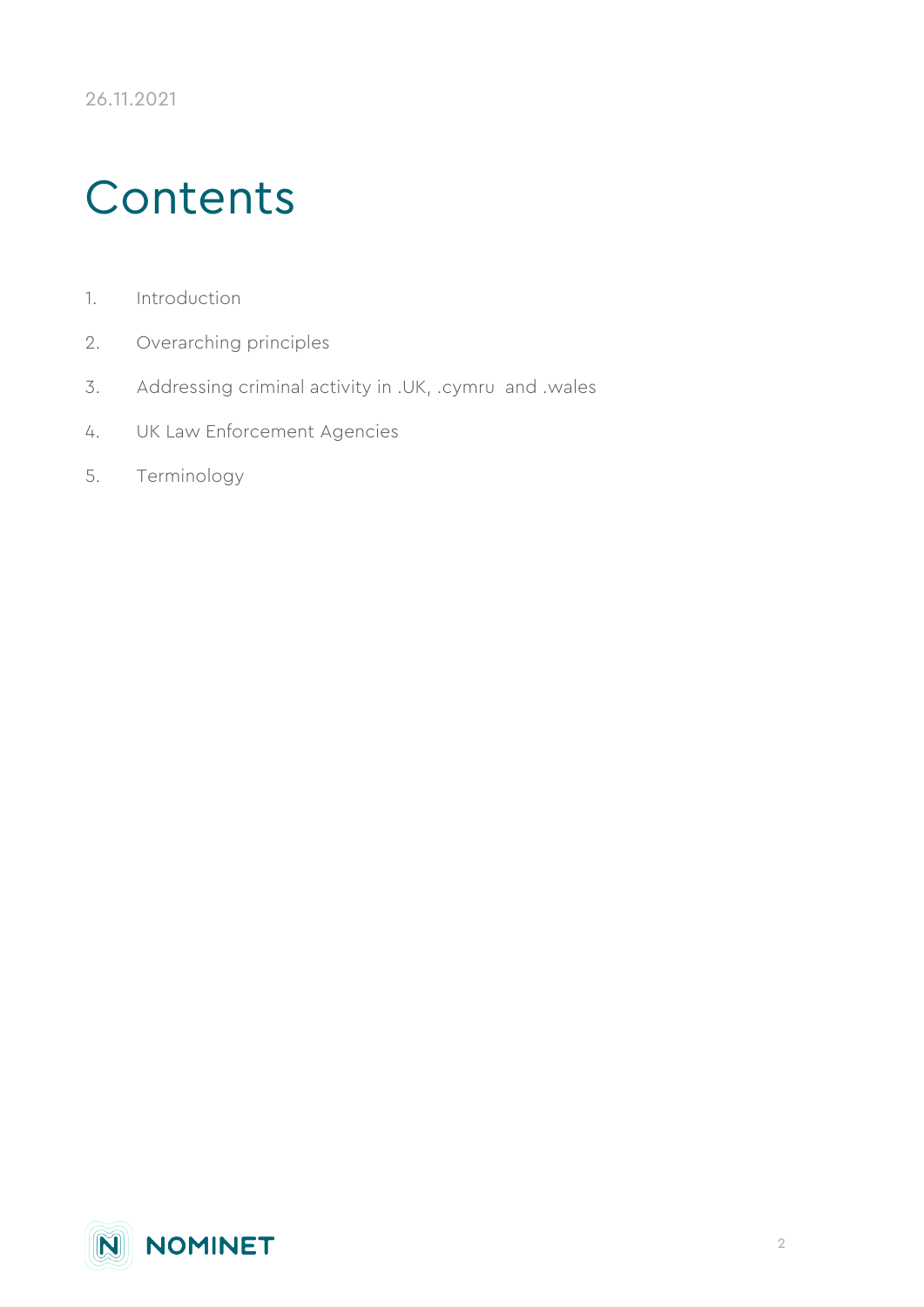26.11.2021

#### <span id="page-2-0"></span>1. Introduction

Nominet does not tolerate criminal activity in our domain namespaces (.UK, .cymru, .wales).

When you register a domain name you agree to our *Terms & Conditions of Domain Name Registration* (.UK) and/or *Domain Name Registration Policy for .Cymru and .Wales* which include:

- A requirement to provide accurate and up to date contact data
- A promise not to use a domain name for any unlawful purpose
- A promise not to infringe intellectual property rights
- A proscription against domains which promote serious sexual offences

Our policies are available at [nominet.uk/policies](https://nominetuk.sharepoint.com/sites/sp-dept-registry-ukpse/Shared%20Documents/Current%20.UK%20Policies/Update%20in%20progress/nominet.uk/policies) 

#### <span id="page-2-1"></span>2. Overarching principles

The following principles guide our approach to addressing criminal activity:

**Public benefit:** Domain name registration is a public resource, and it is a public benefit that the .UK, .cymru and .wales namespaces are both: (a) safe for users, and (b) accessible and affordable for the vast majority of legitimate users without undue interference.

**Collaboration**: As the registry running .UK, .cymru and .wales, Nominet does not have the expertise to assess alleged criminal activity. Our ability to address criminal activity is underpinned by collaboration with UK law enforcement agencies.

**Accountability**: The agencies we collaborate with have prosecution powers for the criminal offences they investigate. They are held accountable for their decisions by public administrative processes in the UK.

**Harm prevention and proportionality:** Registry intervention is an imperfect solution to the removal of content on the internet but can disrupt criminal activity to prevent harm. We provide a mandatory technical induction to all agencies to ensure they understand the consequences and limitations of registry intervention and can assess proportionality.

**Alignment to UK law:** The .UK, .cymru and .wales namespaces should reflect expectations of behaviour as defined by the laws of the United Kingdom. Criminal activity is as unacceptable online as it is offline.

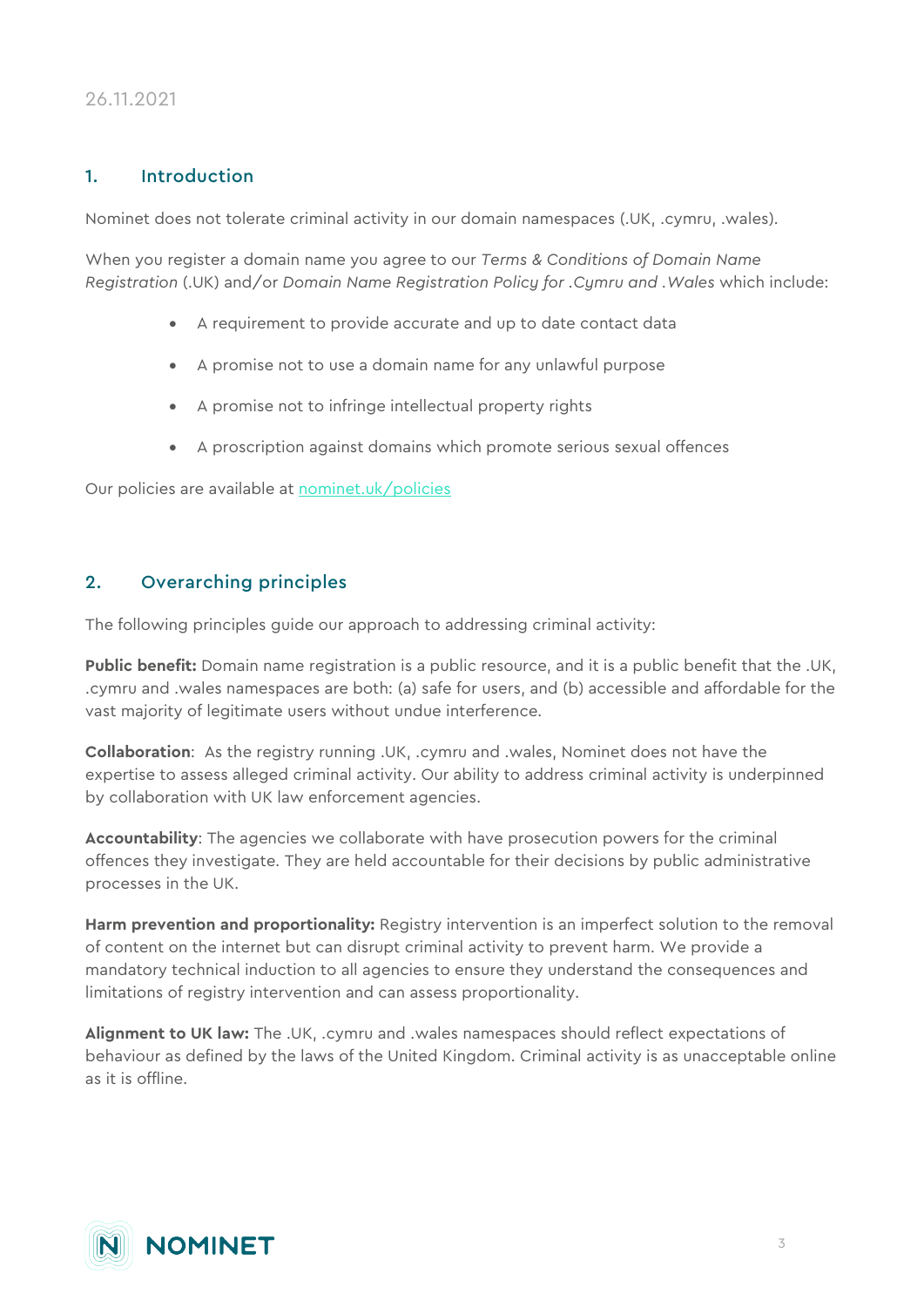### <span id="page-3-0"></span>3. Addressing criminal activity in .UK, .cymru and .wales

#### Certification

If Nominet receives an official written certification from one of the UK law enforcement agencies listed in section 4 stating that a .UK, .cymru, or .wales domain name is being used for criminal activity, Nominet will place the domain into special status following the successful completion of administrative checks and notice period, unless satisfactory action has already been taken (for example, through the operation of a parallel policy). Special status includes suspending the domain name or redirecting the domain name to an information/help page.

#### **Notice**

Prior to placing the domain name into special status, we will provide at least 48 hours notice to the registrant. If there is significant evidence of imminent harm to the public Nominet may suspend the domain name with immediate effect. These exceptions are extremely rare and require approval from senior management.

Notice to the registrant will include contact details for the relevant UK law enforcement agency making the assessment of criminal activity. If the registrant disagrees with the agency's assessment, they can contact the agency to make a complaint.

If the relevant agency confirms to Nominet that the domain name is no longer being used for criminal activity Nominet will stop the process of placing the domain name into special status.

#### Duration

Domain names placed in special status will remain in special status for: (a)In the case of .UK names a minimum of 24 months, (b) In the case of .cymru/.wales until expiry. At the end of the special status period the domain will be cancelled and become available for re-registration.

#### Reporting

Nominet [reports](https://www.nominet.uk/reports) annually on our work to address criminal activity in the .UK namespace.

#### **Complaints**

If you disagree with the assessment that a domain is being used for criminal activity, your first point of contact is the agency who made the certification. UK law enforcement agencies are accountable for their decisions through public administrative processes. If you disagree with their assessment you can use the relevant complaints and appeal mechanisms for the agency concerned. For example, the relevant sector ombudsman, the Independent Office for Police Conduct, or a judicial review process.

If you disagree with how Nominet has applied this policy, please use our complaints procedure: [nominet.uk/complaints](https://www.nominet.uk/complaints/)

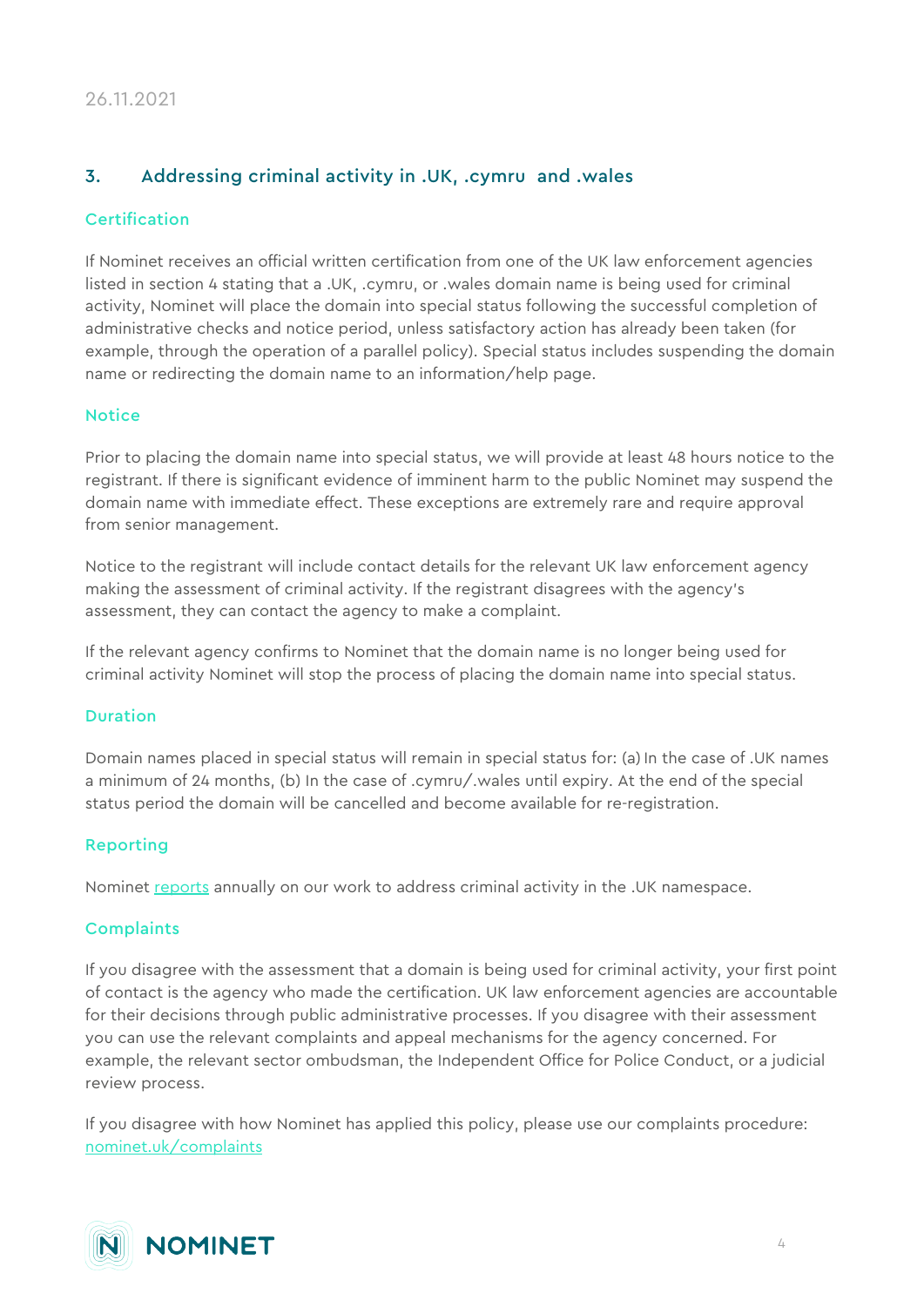## <span id="page-4-0"></span>4. UK Law Enforcement Agencies

| <b>Agency</b>                                                                               | About                                                                                                                                    | <b>Example of online</b><br>criminal activity                                                                                                               | <b>More information</b>                                                                                    |
|---------------------------------------------------------------------------------------------|------------------------------------------------------------------------------------------------------------------------------------------|-------------------------------------------------------------------------------------------------------------------------------------------------------------|------------------------------------------------------------------------------------------------------------|
| Counter<br><b>Terrorism</b><br><b>Internet Referral</b><br>Unit (CTIRU)                     | CTIRU is a unit within<br>the Metropolitan<br>Police.                                                                                    | Terrorist propaganda<br>and information.                                                                                                                    | www.counterterrorism.police.uk                                                                             |
| <b>Environment</b><br><b>Agency</b>                                                         | The Environment<br>Agency is a non-<br>departmental public<br>body, established in<br>1996 to protect and<br>improve the<br>environment. | Operation of illegal<br>waste management<br>and hazardous waste<br>disposal services.                                                                       | <b>Environment Agency enforcement</b><br>and sanctions policy<br>www.gov.uk/environment-<br>agency         |
| <b>Financial</b><br>Conduct<br><b>Authority (FCA)</b>                                       | The Financial<br>Conduct Authority is<br>the conduct regulator<br>for financial services<br>firms and financial<br>markets in the UK.    | Engaging in regulated<br>activities without<br>authorisation. The<br>provision of<br>misleading<br>information and<br>falsely claiming to be<br>authorised. | <b>FCA Mission: Approach to</b><br>Enforcement<br>www.fca.org.uk                                           |
| <b>Medicines and</b><br><b>Healthcare</b><br>products<br>Regulatory<br><b>Agency (MHRA)</b> | The MHRA regulates<br>medicines, medical<br>devices and blood<br>components for<br>transfusion in the UK.                                | The sale of unlicensed<br>or fake medicine for<br>human use or<br>consumption.                                                                              | Medical devices: the regulations<br>and how we enforce them<br>www.mhra.gov.uk<br>fakemeds.campaign.gov.uk |
| Metropolitan<br><b>Police - Central</b><br><b>Specialist Crime</b>                          | Central Specialist<br>Crime is unit within<br>Metropolitan Police<br>Service.                                                            | Online fraud and<br>cyber crime,<br>including identity<br>theft and online<br>transactions.                                                                 | www.met.police.uk                                                                                          |

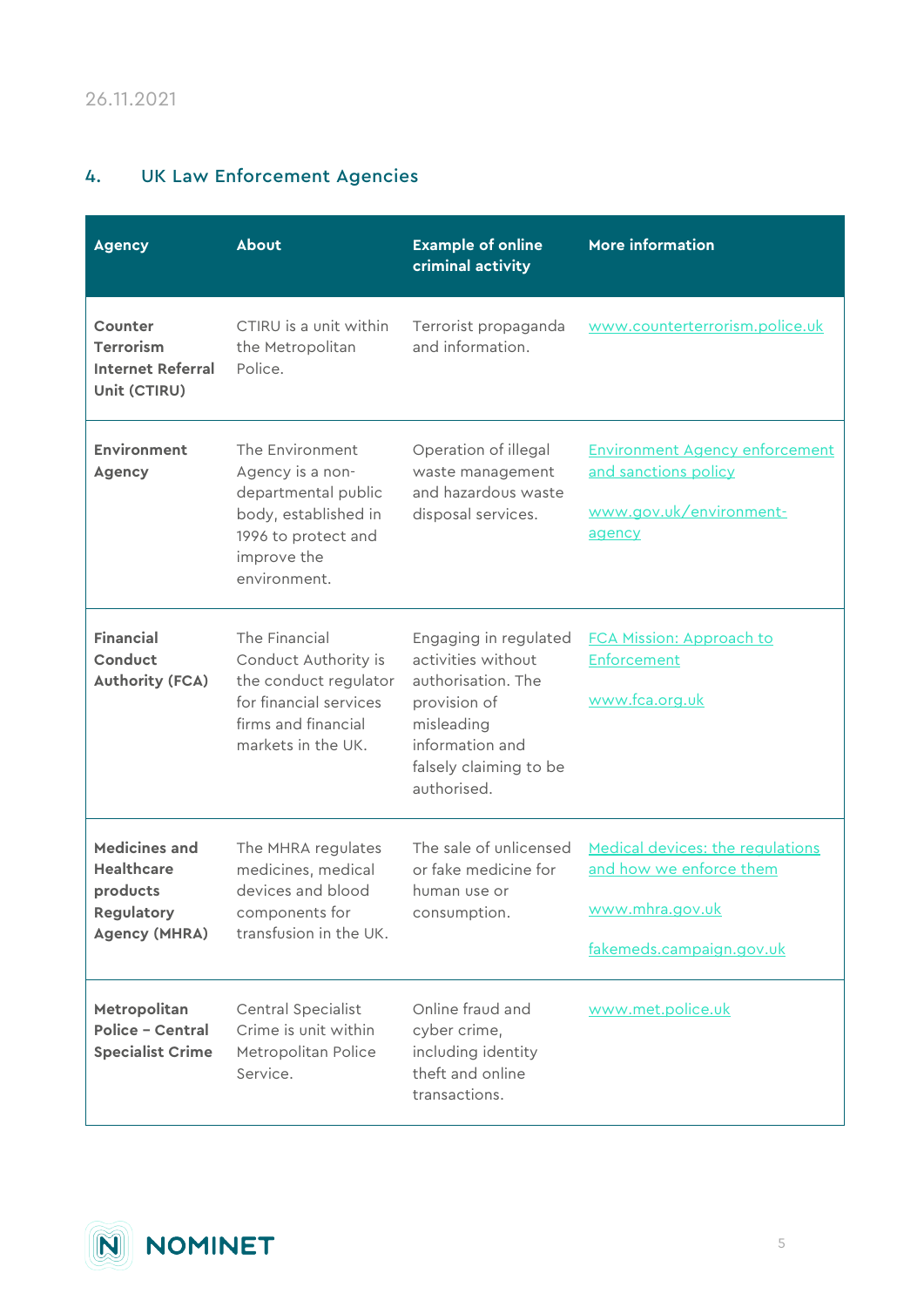F

| Ministry of<br><b>Defence Police</b>                          | The Ministry of<br>Defence Police is a<br>statutory civilian<br>police force. They<br>deliver operational<br>policing services<br>using a range of<br>specialist policing<br>capabilities. | The prevention,<br>detection, disruption<br>and investigation of<br>crime against<br>Defence interests and<br>assets. This includes<br>crime areas such as<br>Bribery, Fraud,<br>Corruption and theft,<br>and sale of ACTO<br>(Attractive to<br>Criminal and Terrorist<br>Organisations) stores. | Ministry of Defence Police:<br>policing plan 2019 to 2020<br>www.mod.police.uk |
|---------------------------------------------------------------|--------------------------------------------------------------------------------------------------------------------------------------------------------------------------------------------|--------------------------------------------------------------------------------------------------------------------------------------------------------------------------------------------------------------------------------------------------------------------------------------------------|--------------------------------------------------------------------------------|
| <b>National Crime</b><br><b>Agency (NCA)</b>                  | The NCA is an<br>operationally<br>independent non-<br>ministerial<br>government<br>department.                                                                                             | Serious and organised<br>crime.                                                                                                                                                                                                                                                                  | NCA Annual Plan 2020/21<br>www.nationalcrimeagency.gov.uk                      |
| <b>National Food</b><br><b>Crime Unit</b><br>(NFCU)           | The National Food<br>Crime Unit (NFCU) is<br>a dedicated law<br>enforcement function<br>of the Food<br>Standards Agency<br>(FSA).                                                          | Misrepresentation of<br>food through<br>marketing a product<br>to wrongly portray its<br>quality or safety.                                                                                                                                                                                      | Understanding food crime and<br>how to report it<br>www.food.gov.uk            |
| <b>National Fraud</b><br>Intelligence<br><b>Bureau (NFIB)</b> | The National Fraud<br>Intelligence Bureau<br>(NFIB) sits alongside<br>Action Fraud within<br>the City of London<br>Police, the national<br>policing lead for<br>economic crime.            | businesses operating<br>online.                                                                                                                                                                                                                                                                  | Fraudulent activity by www.actionfraud.police.uk                               |
| Office of<br>Communications<br>(Ofcom)                        | Ofcom is the<br>regulator and<br>competition authority<br>for the UK                                                                                                                       | Criminal offences<br>related to spectrum<br>interference,<br>including the sale of<br>illegal and non-                                                                                                                                                                                           | Spectrum enforcement<br>www.ofcom.org.uk                                       |

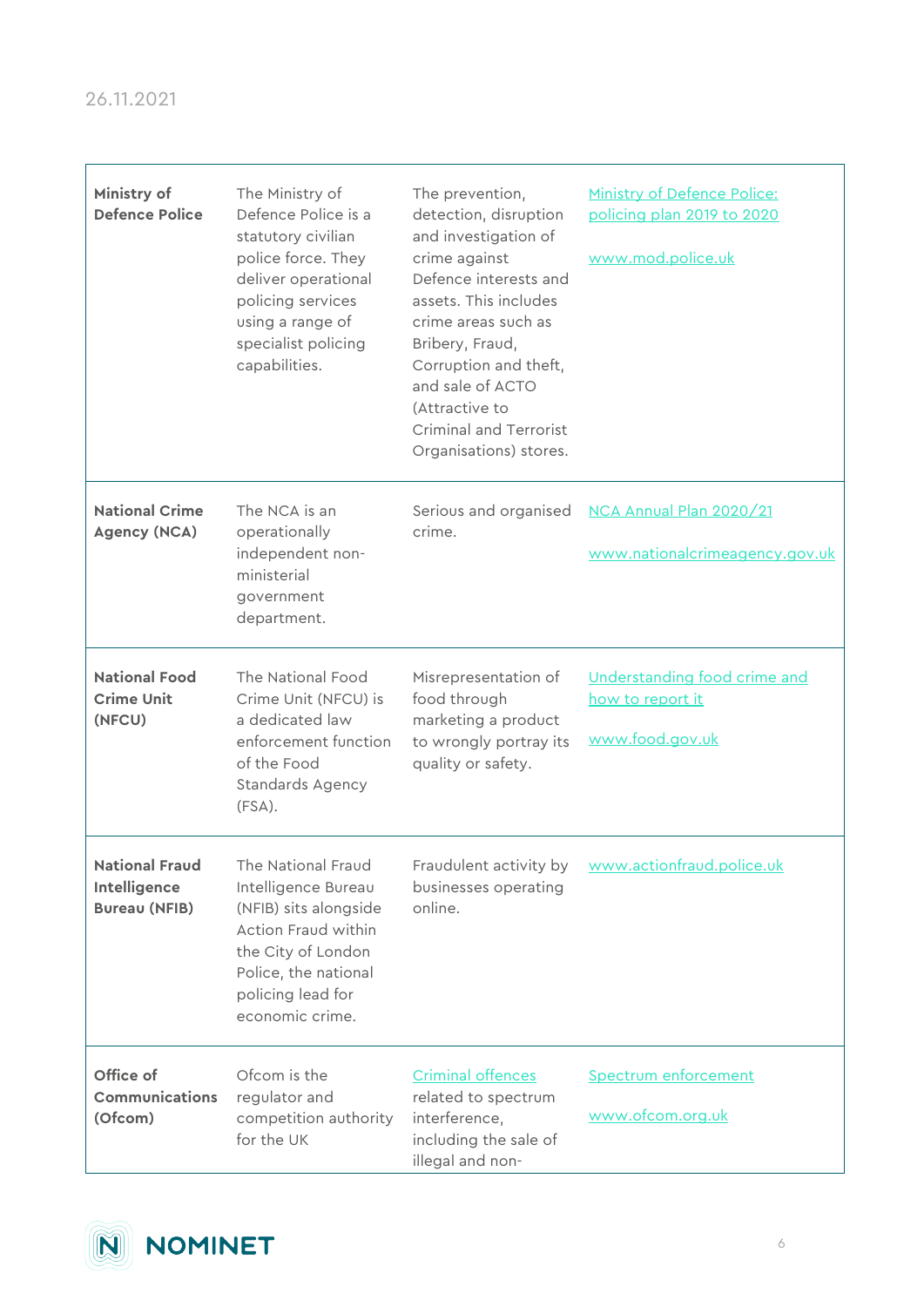|                                                                         | communications<br>industries.                                                                                                                                                                                                                                                | compliant RE and<br>EMC products.                                                                                                                                                                  |                                                                       |
|-------------------------------------------------------------------------|------------------------------------------------------------------------------------------------------------------------------------------------------------------------------------------------------------------------------------------------------------------------------|----------------------------------------------------------------------------------------------------------------------------------------------------------------------------------------------------|-----------------------------------------------------------------------|
| Office for<br><b>Product Safety &amp;</b><br><b>Standards</b><br>(OPSS) | OPSS is the national<br>regulator for all<br>consumer products<br>(except for vehicles,<br>medicines and food)<br>and weighing /<br>measuring<br>instruments.                                                                                                                | The supply of<br>dangerous consumer<br>products that do not<br>meet essential safety<br>requirements and<br>pose a risk to UK<br>consumers, including<br>vulnerable consumers<br>such as children. | Website<br><b>Product Safety Alerts</b><br><b>Enforcement Policy</b>  |
| Police<br>Intellectual<br><b>Property Crime</b><br>Unit (PIPCU)         | The Police Intellectual<br>Property Crime Unit<br>(PIPCU) is a<br>department of the<br>City of London Police,<br>the national lead<br>force for fraud.                                                                                                                       | Serious and organised<br>intellectual property<br>crime.                                                                                                                                           | Operation Ashiko Suspension<br>Policy<br>www.cityoflondon.police.uk   |
| <b>Trading</b><br><b>Standards</b>                                      | Trading Standards are<br>local government<br>authorities that<br>investigate unfair<br>trading and illegal<br>business activity.                                                                                                                                             | Illegal online trading<br>practices.                                                                                                                                                               | www.gov.uk/find-local-trading-<br>standards-office                    |
| <b>Veterinary</b><br><b>Medicines</b><br><b>Directorate</b><br>(VMD)    | The VMD, an<br>executive agency of<br>the Department for<br>Environment, Food<br>and Rural Affairs<br>(Defra), aims to<br>protect animal health,<br>public health, and the<br>environment by<br>assuring the safety,<br>quality, and efficacy<br>of veterinary<br>medicines. | The sale of<br>unauthorised<br>medicine for animal<br>treatment.                                                                                                                                   | <b>Enforcement strategy for animal</b><br>medicines<br>www.gov.uk/vmd |

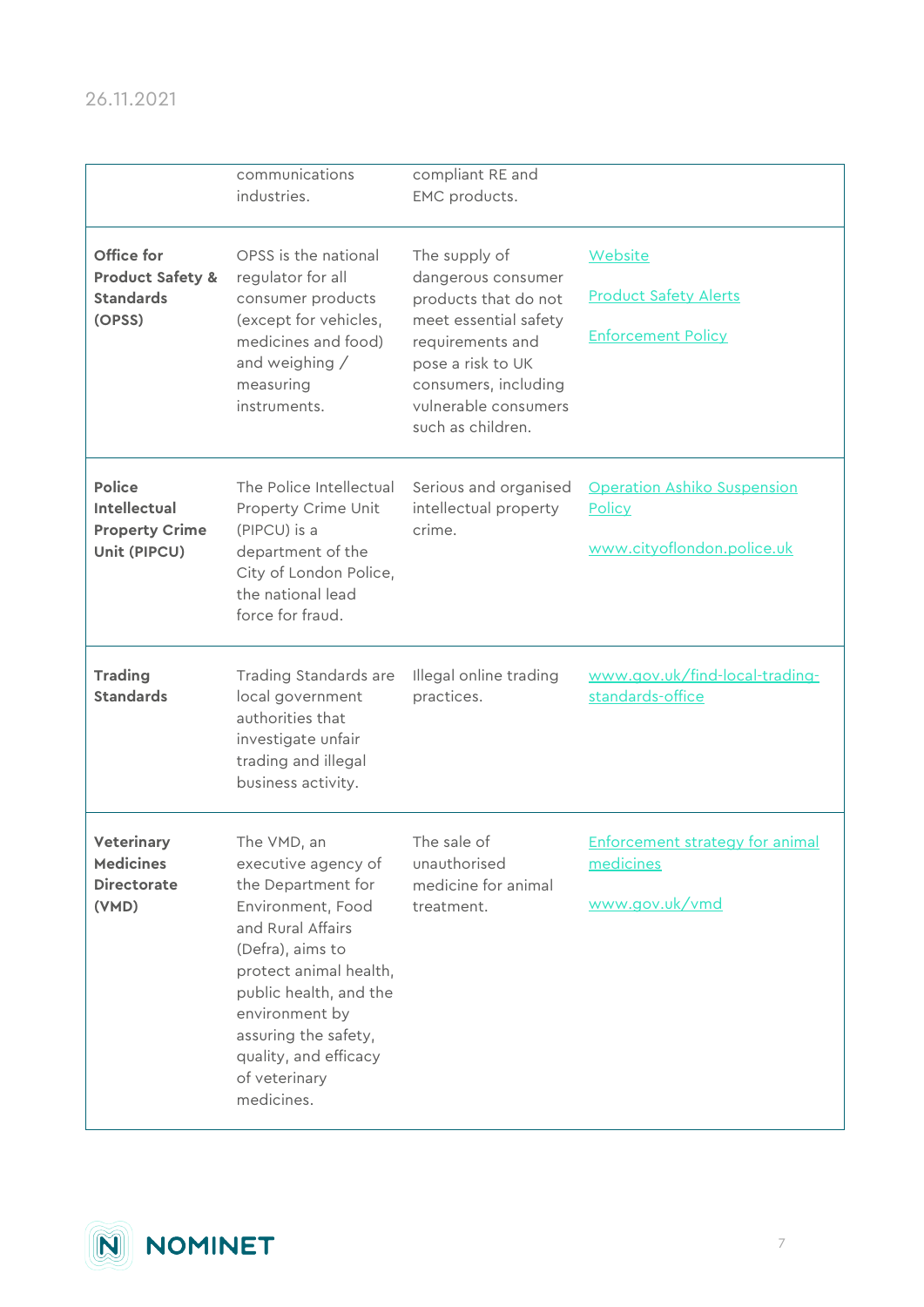### <span id="page-7-0"></span>5. Terminology

A domain name **registry** is the technical operator and manager of a Top Level Domain (TLD). Nominet is the domain name registry for .UK, .cymru and .wales, we maintain the database of domain names – the **register**.

When a member of the public registers a domain name, they do so through a **registrar** – an organisation or individual that sells domain names to the public. They enter into a contract to register the domain name for a specified period of time and become the **registrant** of the domain name. The registrar will act on behalf of the registrant and instruct the registry to make changes to the register. Registrars will usually also provide associated services e.g. hosting or web design.

**Special status** includes suspending the domain name or redirecting the domain name to an information/help page. Suspension and redirection do not remove content but do disrupt access. In both cases the original content of the website the domain name was pointing to may remain on the computer where it is hosted and therefore be accessible by other means.

**Criminal activity** means a criminal offence as defined by the laws of the United Kingdom.